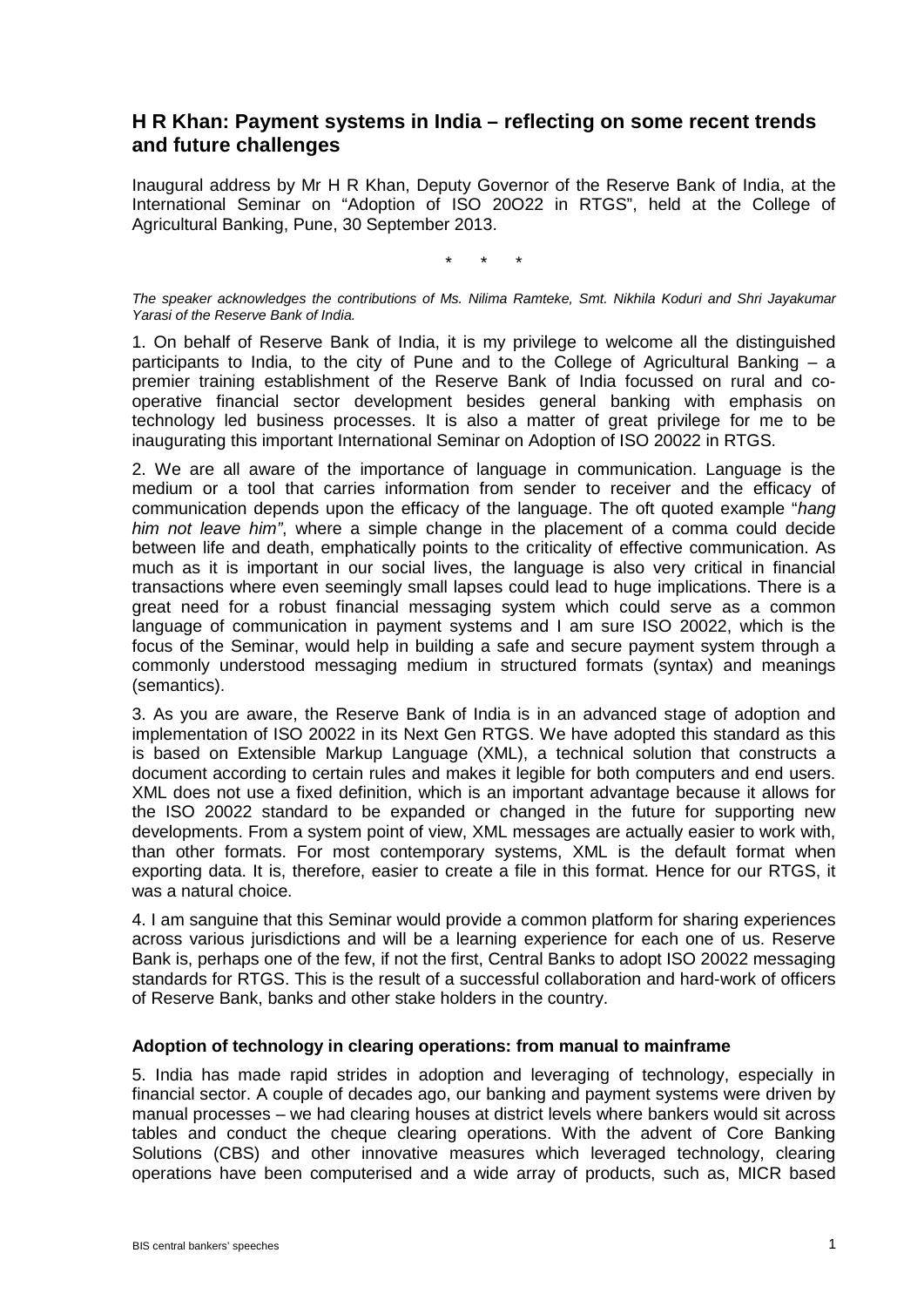clearing, Speed Clearing, etc. have been introduced. Another innovative clearing mechanism is our grid based Cheque Truncation Project (CTS) which is operational in three grid centres, viz., New Delhi, Mumbai and Chennai. As you would appreciate, the grid based CTS clearing operations are heavily dependent on technology and has little scope of manual intervention. Further, in order to bring homogeneity in the security features of cheques and reduce incidence of frauds in the CTS clearings, new cheque standards – CTS 2010 have been implemented. Over the years a number of electronic products have gained popularity. Similarly, there have been a number of developments in manner of processing electronic payments viz., moved from ECS (local) to NECS (centralised). The other electronic payment systems which have gained popularity are the NEFT and RTGS.

### **Encouraging electronic payments**

6. Reserve Bank remains committed towards providing a *safe, efficient, accessible, inclusive, interoperable and authorised* payment and settlement systems for the country. Today, our payment systems are driven by demands of convenience and ease of use & access. This necessitates convergence of e-payment products by leveraging on innovation, capabilities and integration of various systems through unified solution architecture and technology. Payment System Vision Document 2012–15 of the Reserve Bank of India articulates the orientation of overall regulatory policy stance towards promoting a *less cash/less paper* society, the "green" initiative which is also echoed by the Reserve Bank's IT Vision document 2011–17. This places greater emphasis on the use of electronic payment products and services that can be accessed anywhere and anytime by all at affordable prices.

7. The growing volumes of electronic payments reflect customer acknowledgement of convenience and trust. Electronic payments, whether Person to Person (P2P) or Person to Business (P2B), generally take one of the two forms – online payments carried out through internet, and, proximity payments facilitated by the use of cards (card payments). Internet and mobile banking channels are very widely used and are increasingly becoming popular. These channels are used by customers for both account information services and payment initiation services. Data collected from a few banks indicates that substantial number of customers are registering for internet banking facility and there has been a significant growth in the usage of internet banking for funds transfer through NEFT and RTGS.

8. The RTGS system, implemented in March 2004, has become the backbone for settlement of large value payments. In 2012–13, RTGS handled 68.52 million transactions of value Rs.1026 trillion with a growth rate of 24% in volume terms. The Reserve Bank is in the process of implementing the Next Generation RTGS (NG-RTGS) built on ISO 20022 standards with advanced liquidity management functions, future date functionality, scalability, etc. NG-RTGS has several functions for banks to manage their liquidity position.

9. The growing popularity and acceptance of the NEFT system for the interbank funds transfers is reflected in the volume and value handled by the system, which increased by 74% (volume) and 62% (value) in the year 2012–13 compared to the year 2011–12. NEFT handled record volume of 47.61 million transactions during August 2013. Given that NEFT has become a flagship remittance system in the country catering to the needs of individuals, corporates and governments alike, many efficiency enhancements have also been made in the system. Hence, NEFT at present processing 12 batches on weekdays and six batches on Saturdays. With the introduction of the feature of continuous release of credit messages, the participants have been given additional time window to process the transactions.

10. Similarly, there has also been a surge in the customers registered for mobile banking. The mobile payments in 2012–13 have reached 53.30 million in volume terms and ₹ 59.90 billion in value terms. The growth rate in 2012–13 has been 108% in volume and 229% in value terms. The overall share of mobile payments in the payment system, however, is minuscule. Given the huge potential of mobile banking to be game changer, Reserve Bank of India has constituted a Technical Committee on Mobile Banking, chaired by Shri B.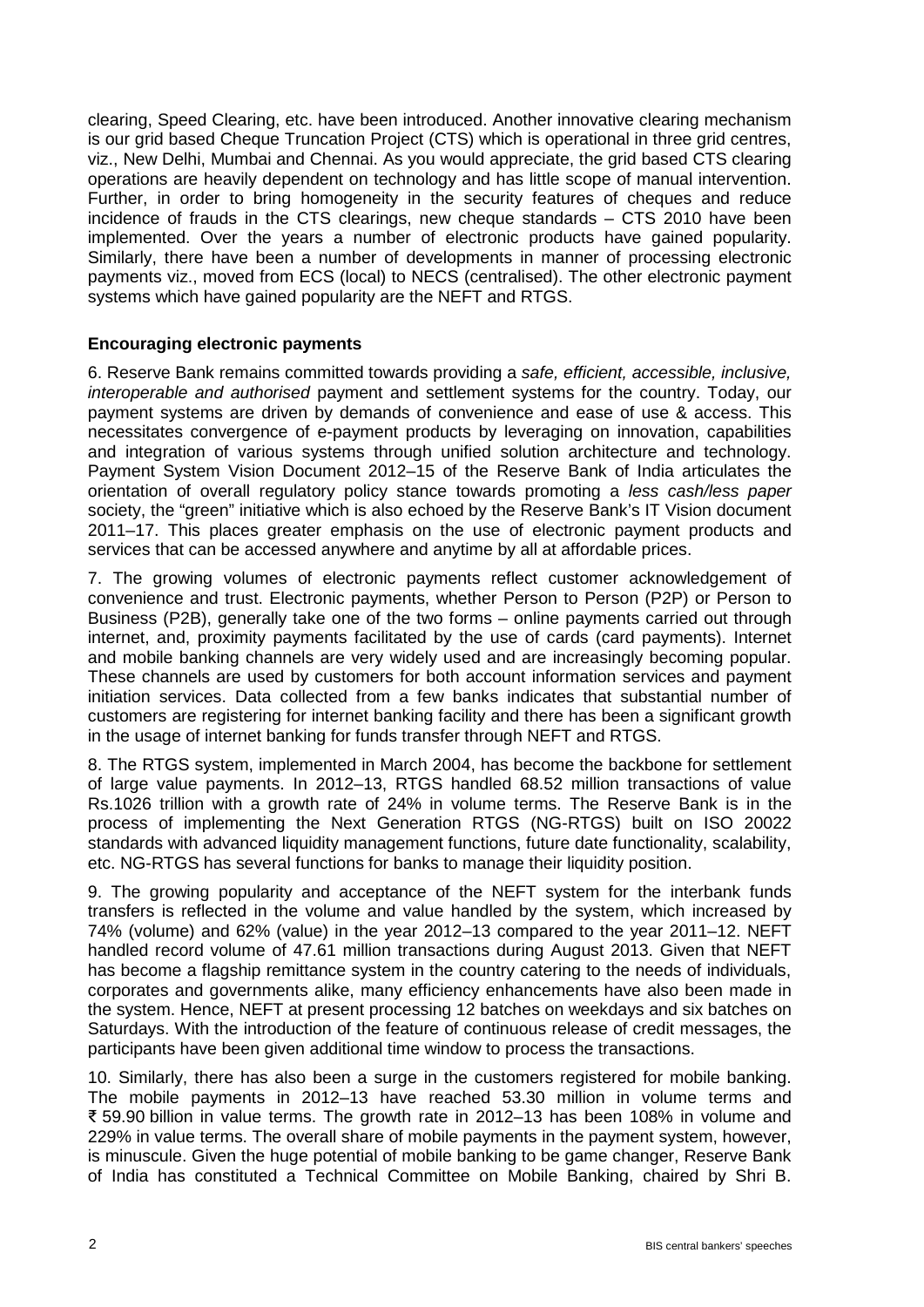Sambamurthy, Director, IDRBT. The Committee will examine the challenges faced by banks in increasing the usage of mobile banking including the usage of USSD (Unstructured Supplementary Service Data) channel. The Committee will examine various options including the feasibility of using encrypted SMS based applications for funds transfer that can run on any type of handset for expansion of mobile banking in the country.

11. The volume of electronic transactions has increased to 1.7 billion in 2012–13 from 1.2 billion in 2011–12, indicating a growth of36 per cent. The total value of electronic transactions has increased to ₹ 1212.37 trillion in 2012–13 from ₹ 967.52 trillion in 2011–12 registering a growth of 25.31 per cent. In the year 2012–13, the share of electronic payments in the overall non-cash payments, at 56.4 per cent, has surpassed the paper based payment systems. During the previous year (2011–12) the electronic payments represented 48.2 per cent of over-all non-cash payments. The trend clearly indicates rising consumer acceptance for the e-modes of payments. On the flipside, however, the growing importance and usage of electronic payments has increased the vulnerability towards risks and threat of frauds.

### **Securing electronic payments**

12. In 2011, a Working Group on Information Security, Electronic Banking, Technology Risk Management and Cyber Frauds (Chairman: G Gopalakrishna) made comprehensive recommendations for enhancing security in internet banking. The recommendations included authentication methodologies, changes in mobile phone numbers, beneficiary management aspects, etc. Based on these recommendations, instructions have been issued to banks offering electronic banking services to their customers. Taking cognisance of the recent developments and attendant unpredictability of cyber-attacks and vulnerability of electronic payments to misuse, Reserve Bank instructed banks to introduce certain minimum checks and balances to mitigate the impact of such attacks. Banks have also been instructed to put in place customer induced caps on value of transactions, limit on number of beneficiaries to be added in a day, sending alerts when beneficiary is added, velocity check on number of transactions, introduction of additional factor of authentication, etc. Banks have also been instructed to consider feasibility of using digital signatures for large value payments in RTGS and capture of IP address as an additional validation check. The Reserve Bank has mandated additional factor of authentication for all Card Not Present (CNP) transactions. Several measures have already been initiated to secure the Card Present (CP) transactions through implementation of recommendations of the "Working Group on Securing Card Present transactions" (Chairperson: Gowri Mukherjee) in a time bound manner.

13. It becomes the responsibility of all the stakeholders to ensure timely completion of all tasks mandated towards fool-proofing the ecosystem for electronic payments. One of the measures for securing card present transaction is implementation of UKPT (Unique Key Per Terminal) or DUKPT (Derived Unique Key Per Transaction) and TLE (Terminal Line Encryption) to secure the technology infrastructure. While most banks have implemented these measures, 100 per cent achievement is likely to materialise soon leading to a safe and secure environment for electronic payment systems in our country.

14. While it is critical that technological measures are put in place, what is equally, if not more, important is creating awareness amongst the consumers/customers using these electronic payment methods. Reserve Bank has initiated a series of awareness programmes – e-BAAT (Electronic Banking Awareness Training) alongwith banks and other stakeholders. At the same time, serious attention needs to be paid to related issues of consumer protection, grievance redressal mechanisms, and issues of consumer liability in case of negligence or complicity in the event of unauthorised/fraudulent transactions.

### **Challenges in Indian payment systems ecology**

15. There are several issues which need to be addressed to make the electronic payment system infrastructure in India more efficient and integrated; the crucial ones being building